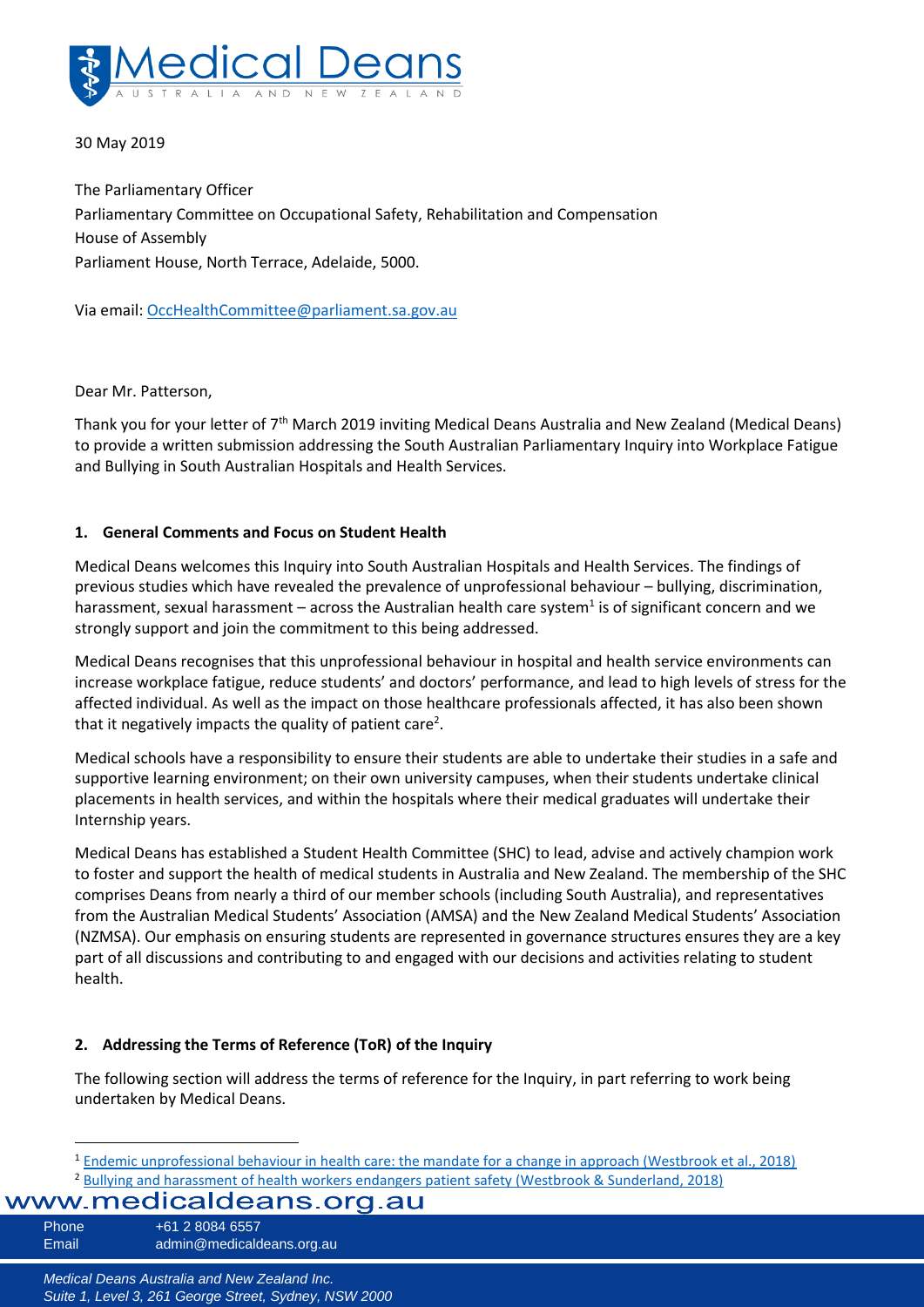

Our SHC and member schools have identified the key points below to guide our focus and shape our approach:

- The importance of continuing to identify and address potential factors contributing to negative and adverse experiences in medical education and training
- Ensuring clinical settings are safe teaching and training environments that produce high-quality graduates prepared for internship and future clinical practice
- The need for medical students to have the same level of access to the support services provided by hospitals and State Health departments as interns and junior medical officers whilst they are working there during their clinical placements
- The challenges for graduates transitioning from medical school to Internship
- Understanding and, where possible, alleviating concerns raised by students in response to legislation
- The value that students in clinical placements bring to patients, the healthcare team, hospitals and community-based health services

# **2.1 a) The factors contributing to workplace fatigue and bullying in South Australian Hospitals and Health Services;**

There are several factors inherent to medicine that may contribute to workplace fatigue and bullying:

- Medicine is an inherently high-pressure career that involves carrying a level of responsibility for patient health. As a result, medical students and doctors experience substantially higher levels of psychological distress when compared with the general Australian population<sup>3</sup>.
- <span id="page-1-0"></span> Medical education in clinical settings is based on the apprenticeship model, where students experience and learn under a more senior clinician. This level of hierarchy and fundamental power imbalance can lead to bullying from the senior doctor to the student or trainee<sup>45</sup>.
- Instances of bullying, harassment or assault may go unreported due to the fear of repercussion (either academic or reputational), contributing to an environment where such behaviours are unchecked.
- There have been findings<sup>6</sup> of patients harassing and discriminating against medical trainees. Whilst this is less reported than doctors bullying trainees or students, this is an issue that should be recognised.
- Individuals who study medicine tend to be high achievers and tend to put more pressure on themselves to succeed. Further, they also tend to internalise problems/faults so as not to appear incompetent. This may potentially manifest to emotional exhaustion and fatigue.
- Students and doctors who train and work in rural and regional areas are more isolated than those in metropolitan areas, with less access to other health professionals for professional team support and less access to support for their own health needs (e.g. psychologists/psychiatrists). This sense of isolation and loneliness can be emotionally exhausting and could potentially contribute to fatigue.
- The health workforce shortages in rural and regional areas can also put further strain on doctors working in these underserviced areas.

<sup>3</sup> [National Mental Health Survey of Doctors and Medical Students \(beyondblue, 2013\)](https://www.beyondblue.org.au/docs/default-source/research-project-files/bl1132-report---nmhdmss-full-report_web)

<sup>&</sup>lt;sup>4</sup> Let's stop the bullying of trainee doctors - [for patients' sake \(The Conversation, 2015\)](https://theconversation.com/lets-stop-the-bullying-of-trainee-doctors-for-patients-sake-42243)

<sup>5</sup> Bullying of medical students has consequences – [for future doctors and patients \(ABC, 2018\)](https://www.abc.net.au/life/bullying-of-medical-students/10441510)

<sup>6</sup> [Harassment and Discrimination in Medical Training: A Systematic Review and Meta-Analysis \(Fnais, 2003\)](https://www.ncbi.nlm.nih.gov/pubmed/24667512)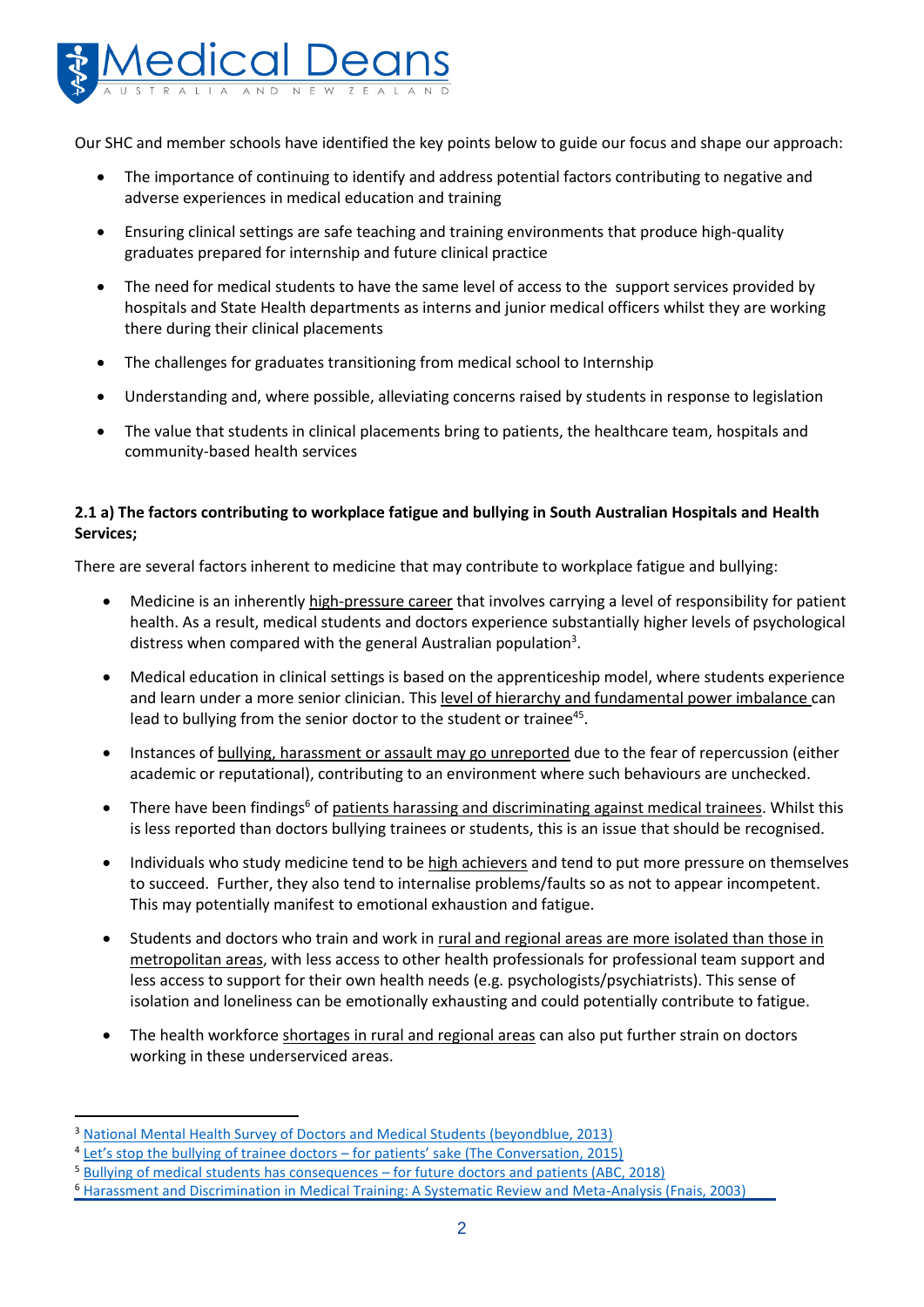

 Financial hardship experienced by students can make a significant contribution to distress and fatigue. There are students on full-time clinical placements who also undertake paid employment in order to support themselves and/or their families during their medical degree. These additional hours of work can contribute to fatigue, especially when placement hours are unpredictable and can impact their working relationships.

### **2.2 b) The impact of workplace fatigue and bullying on the health and wellbeing of health care professionals;**

Fatigue and bullying in the workplace can have a detrimental impact on the health of students, trainees and doctors within the environment:

- Being overworked and fatigued can lead to increased rates of burnout, affecting the health and wellbeing of the doctor as well as impacting their families. In comparison to older doctors, younger doctors are more likely to experience higher rates of burnout, emotional exhaustion and high-risk alcohol us[e](#page-1-0) $3$
- There have been several highly publicised cases of doctors leaving the medical profession due to fatigue and/or bullying. This also comes with the psychological, emotional and financial impact of leaving a career in medicine after investing substantial time and effort over many years.
- Doctors and medical students are disproportionately impacted by depression and suicide, with fatigue or bullying suggested as contributing factors to suicide-related behaviours. Suicide rates among female doctors are 2.27 times greater and male doctors 1.41 times greater than the rate of the general population. One in five medical students reported suicidal ideation in the preceding 12 months<sup>7</sup>

## **2.3 c) The impact of workplace fatigue and bullying on quality, safety and effective health services;**

Fatigue and bullying in health settings and workplaces can lead to poorer quality of patient care and teaching:

- Doctors who are experiencing "burn out" symptoms perform significantly more medical errors<sup>8</sup> which in serious cases can lead to patient death<sup>9</sup>
- Fatigue and bullying also cause cynicism in doctors, which causes a decline in empathy and negatively impacts the patient-doctor relationship
- Turnover of doctors who leave or seek employment/work elsewhere, which affects a) the continuity of patient care and b) the health service financially (e.g. human resources, medico-legal risks)<sup>10</sup>
- The cost to the medical workforce after the "investment" into teaching and training a doctor from medical school is lost if a doctor permanently stops practicing medicine due to these factors
- Hospitals losing accreditation to train students and doctors due to bullying/harassment allegations<sup>11</sup>

<sup>7</sup> [Reducing risk of suicide in medical profession \(Swannell, 2019\)](https://www.mja.com.au/journal/2018/reducing-risk-suicide-medical-profession)

<sup>8</sup> [Task errors by emergency physicians are associated with interruptions, multitasting, fatigue and working memory](https://qualitysafety.bmj.com/content/qhc/early/2018/01/19/bmjqs-2017-007333.full.pdf)  [capacity: a prospective direct observation study \(Westbrook et al., 2017\)](https://qualitysafety.bmj.com/content/qhc/early/2018/01/19/bmjqs-2017-007333.full.pdf)

<sup>&</sup>lt;sup>9</sup> [Medical errors may stem more from physician burnout than unsafe health care settings \(Stanford Medicine, 2018\)](http://med.stanford.edu/news/all-news/2018/07/medical-errors-may-stem-more-from-physician-burnout.html)

<sup>10</sup> [Endemic unprofessional behaviour in health care: the mandate for a change in approach \(Westbrook et al., 2018\)](https://www.mja.com.au/system/files/2018-10/10.5694mja17.01261.pdf)

<sup>11</sup> [Royal Prince Alfred Hospital department stripped of accreditation to train doctors \(ABC, 2018\)](https://www.abc.net.au/news/2018-11-02/sydney-hospital-department-loses-accreditation-to-train/10458744)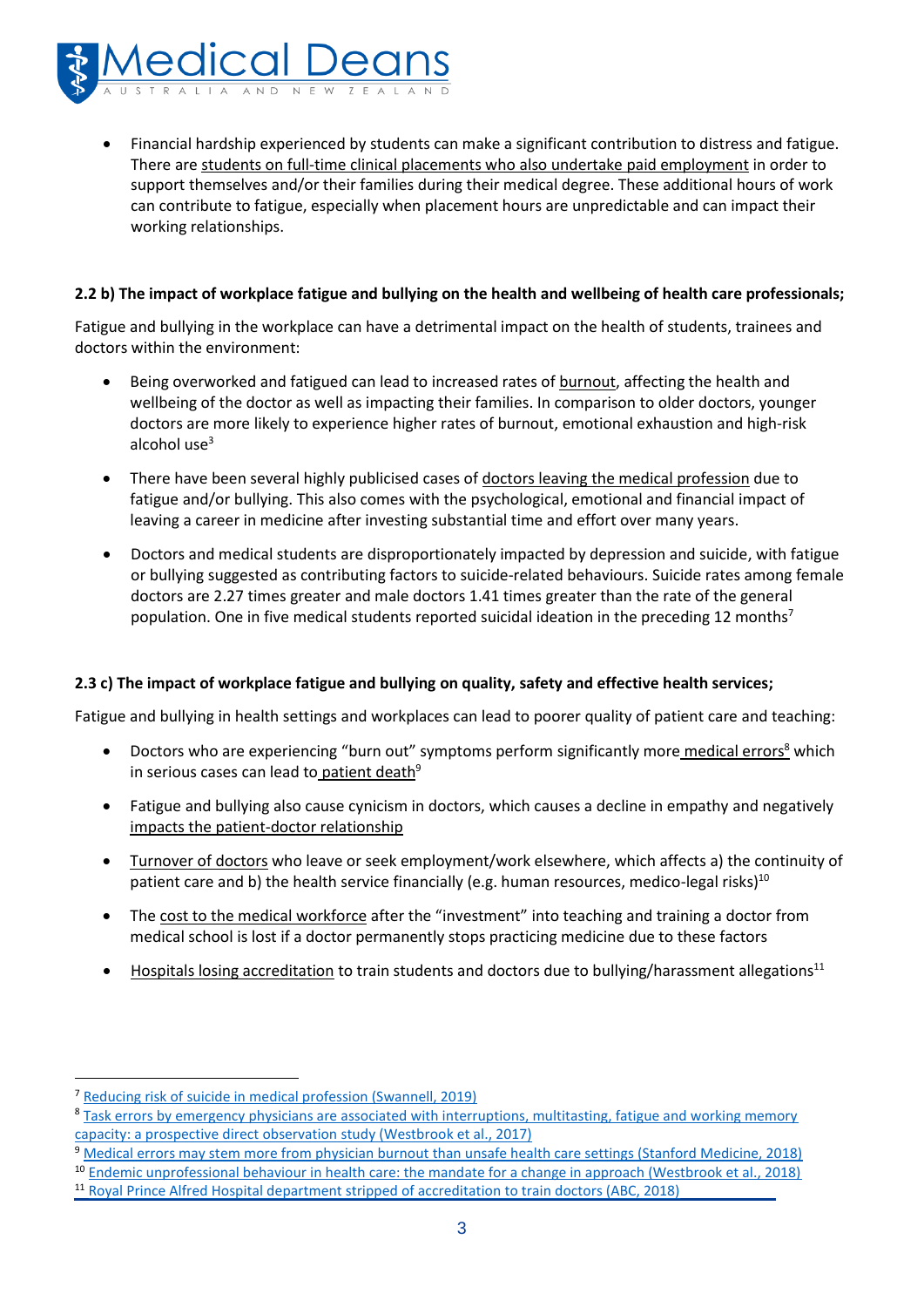

## **2.4 d) The extent to which current work practices comply with relevant legislation, codes and industrial agreements;**

Medical Deans recognises that the data informing this area may not be reliable due to the likely underreporting of bullying (and other adverse/negative events) by medical students and young doctors (i.e. these numbers may be much higher). We support further quantitative and qualitative evidence being collected and analysed in this area, and more transparency and consistency with how such reporting is regulated.

## **2.5 e) Opportunities, costs and impacts of measuring fatigue and using risk management tools, audit and compliance regimes, including those in other industries (e.g. aviation, mining and transport industries) to reduce the occurrence or impact of fatigue and bullying;**

Medical Deans promotes the value and opportunities that medical students on clinical placements bring to hospitals and health services to potentially reduce the occurrence/ impact of fatigue on clinicians. A study commissioned by Medical Deans, and undertaken by The University of Melbourne, explored the role of students as contributors in clinical placements<sup>12</sup>. The study found that final year students contributed like junior members of the team, performing activities like taking patient histories or completing discharge planning. Students who performed these activities were able to 'free up' more experienced members of the team to undertake more complex tasks, potentially reducing the occurrence or impact of fatigue on staff in hospitals and health services.

With regard to measuring and monitoring the occurrence of bullying, the Co-Worker Observation Reporting System (CORS) developed by the Vanderbilt University Medical Centre has been found to be effective. The CORS is an online reporting system where co-workers are able to report their colleagues' unsafe or disrespectful conduct, which is then fed back to the associated colleague for consideration and self-regulation. If the individual has further reports against them, disciplinary action is taken by the Institution/health service. This tool has been evidenced to be successful in identifying at-risk medical staff as well as decreasing repeated unprofessional conduct<sup>13</sup>.

A recent systematic review addressing unprofessional behaviour in the medical workplace and professional settings found that the types of effective interventions include: raising awareness and education, conflict resolution training and assertiveness training<sup>14</sup>. Medical Deans suggest that much could be learnt from looking at other industries who have also faced, and effectively addressed, similar fatigue and bullying issues. This would be translatable if the industries considered contain similar inherent characteristics and structures as hospitals and health services.

### **2.6 f) Measures to improve the management and monitoring of workplace fatigue and bullying;**

<span id="page-3-0"></span>Medical students on clinical placements also experience bullying behaviour from teaching and training staff<sup>15</sup>. Medical Deans continues to advocate for students to have the same level of access to hospital-based support services as JMO's during the time they're working in that environment. The results of the 2018 AMC/MBA Preparedness for Internship Survey<sup>16</sup> suggests that some respondents don't feel fully prepared in seeking support for psychological distress, bullying and harassment, and in raising concerns about colleagues who were

<sup>12</sup> [Medical student clinical placements as sites of learning and contribution \(Molloy et al., 2018\)](https://medicine.unimelb.edu.au/__data/assets/pdf_file/0017/2800115/MDANZ_Project_Report_April-2018.pdf)

<sup>13</sup> Using Coworker Observations to Promote Accountability for Disrespectful and Unsafe Behaviors by Physicians and [Advanced Practice Professionals \(Webb et al., 2016\)](https://cme.mc.vanderbilt.edu/sites/default/files/Using%20Coworker%20Observations-Webb%20et%20al%202016%20pub.pdf)

<sup>14</sup> [Prevention and management of unprofessional behaviour among adults in the workplace \(Tricco et al. 2018\)](https://journals.plos.org/plosone/article/file?id=10.1371/journal.pone.0201187&type=printable)

<sup>15</sup> ["Teaching by humiliation" and mistreatment of medical students in clinical rotations: a pi](https://www.mja.com.au/journal/2015/203/4/teaching-humiliation-and-mistreatment-medical-students-clinical-rotations-pilot)lot study (Scott, 2015)

<sup>16</sup> [2018 AMC/MBA Preparedness for Internship Survey](http://www.amc.org.au/wp-content/uploads/2019/04/Preparedness-for-Internship-Survey-National-survey-report-2018.pdf) – National Survey Results (AMC & MBA, 2018)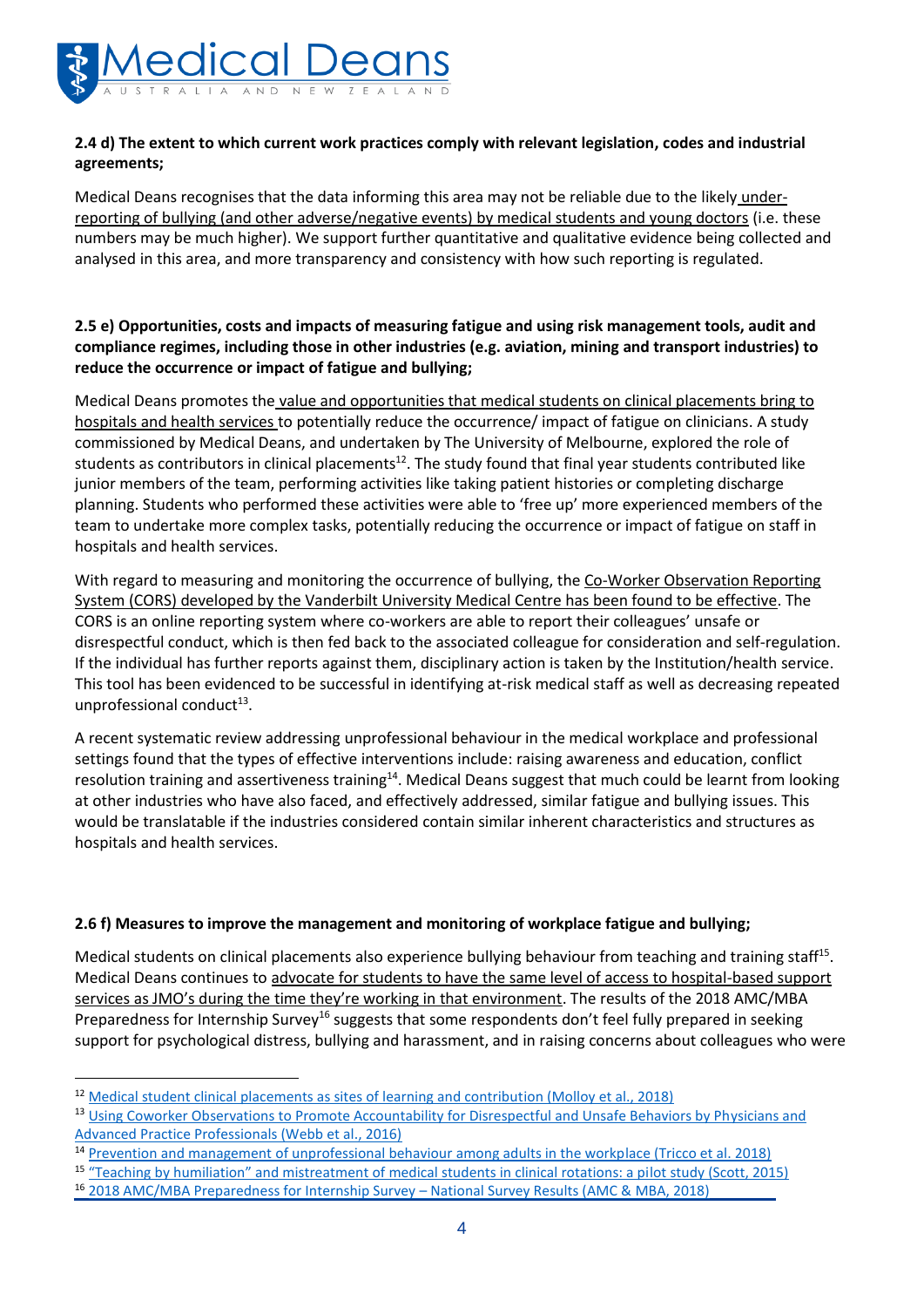

distressed or not performing. Enabling students to access these hospital-based services would be a valuable means of introducing them to the mechanisms to do this, and to the services that they can access throughout their career. This is supported by the associated feedback in this survey from interns that student support (e.g. better support for students with psychological distress) is an area requiring further improvement<sup>[16](#page-3-0)</sup>.

There are a range of areas where more needs to be done to support the monitoring and reduction of workplace fatigue and bullying in hospitals and health services. Some areas of improvement include:

- Changing the culture in medical education and training to one where self-care and looking after oneself (e.g. taking leave, communicating concerns, no stigma around asking for help, exercise) is encouraged
- Training staff and clinicians and supporting them in taking a lead in addressing and reporting bullying
- Ensuring the standards around these issues are also addressed and met within health services in the private sector

### **3. Key areas of focus for Medical Deans**

 $\overline{a}$ 

Medical Deans would like to take this opportunity to let you know about some of the work we are currently focused on to support our students' health:

- We have a strong focus on the sharing of strategies, ideas, and initiatives across our member schools. Following work to collect information from our members on their approach and the range of programs and services they provide and/or support, as well as the various ways and means of promoting these to their students and support their easy access, we are communicating the information widely across our network to stimulate and support schools in their review of their work.
- A literature review has been undertaken on the available national and international data on the prevalence of bullying, harassment and assault across societies, universities and medical schools. This will be used as a foundation to us better understanding what is and what is not known about what our students experience on our campuses and in other environments, and to identifying whether there are important information gaps that need to be filled.
- With the forthcoming changes in legislation on Mandatory Reporting, we are looking to contribute to work to communicate what these changes mean to our students and educators. This is in response to concerns raised by AMSA<sup>17</sup>, amongst others, who have concerns that these laws create a barrier to student seeking help because of the associated stigma and the fear of the impact this will have on their career.

In response to this Inquiry, Medical Deans would like to reiterate two key points. We strongly advocate that medical students should have the same level of access to hospital-based support services as JMO's during any their training in that clinical environment. Through clinical placements and rotations students can potentially be exposed to the same factors that contribute to workplace fatigue and bullying in these settings.

In addition, we believe that impactful change in this area will require a concerted and sustained effort from peak organisations across the entire medical pipeline. This means a coordinated approach from universities, medical colleges, hospitals, and other public and private health settings/services – in connection with an aligned approach from accreditation and health professional regulation bodies.

<sup>&</sup>lt;sup>17</sup> [COAG Health Council: AMSA calls for changes to mandatory reporting laws \(AMSA, 2018\)](https://www.amsa.org.au/blog/coag-health-council-amsa-calls-changes-mandatory-reporting-laws)